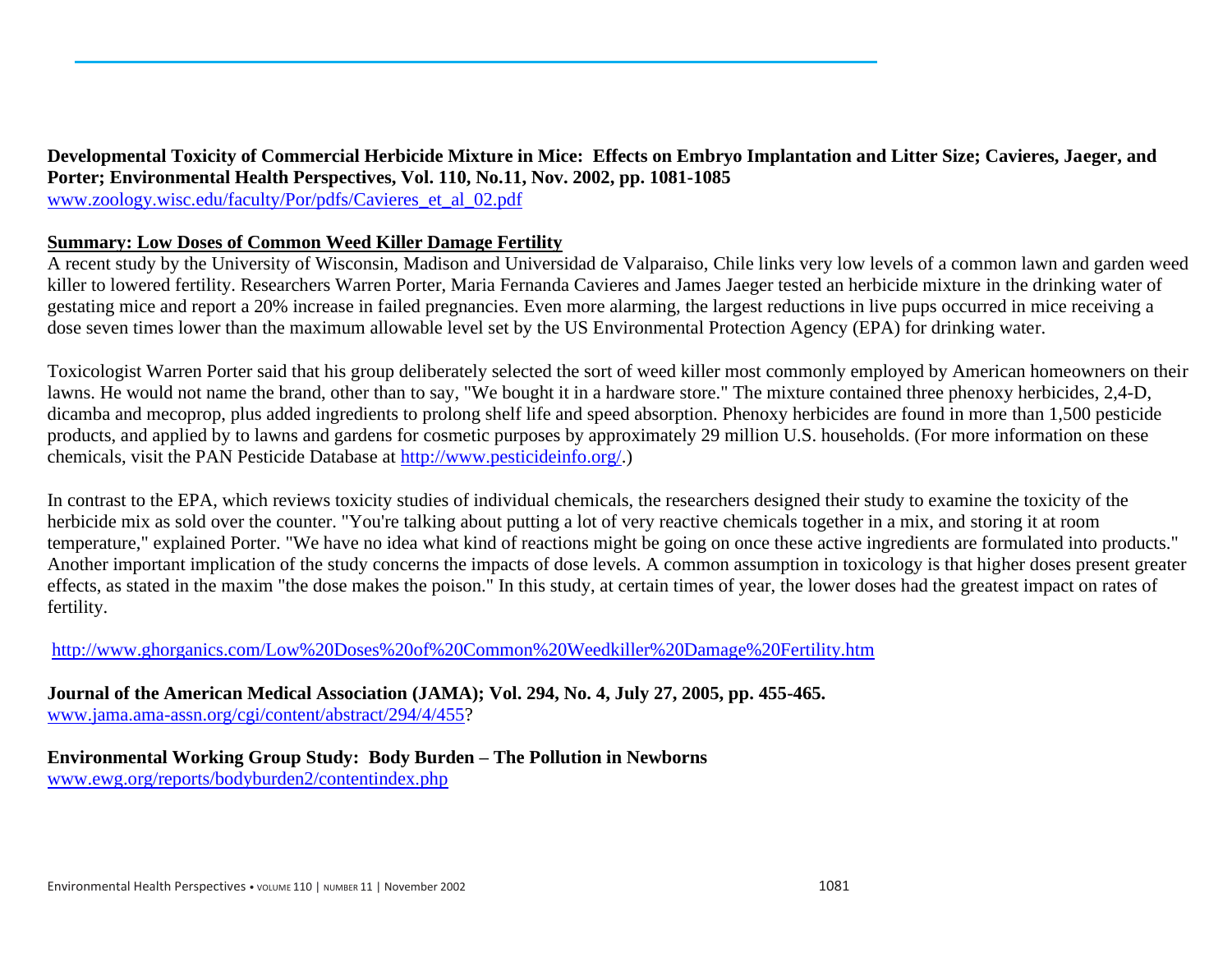# **Developmental Toxicity of a Commercial Herbicide Mixture in Mice: I. Effects on Embryo Implantation and Litter Size** *María Fernanda Cavieres,<sup>1</sup>James Jaeger,<sup>2</sup>and Warren Porter2,3*

1Facultad de Farmacia, Universidad de Valparaíso, Valparaíso, Chile; 2Department of Zoology and 3Environmental Toxicology Center,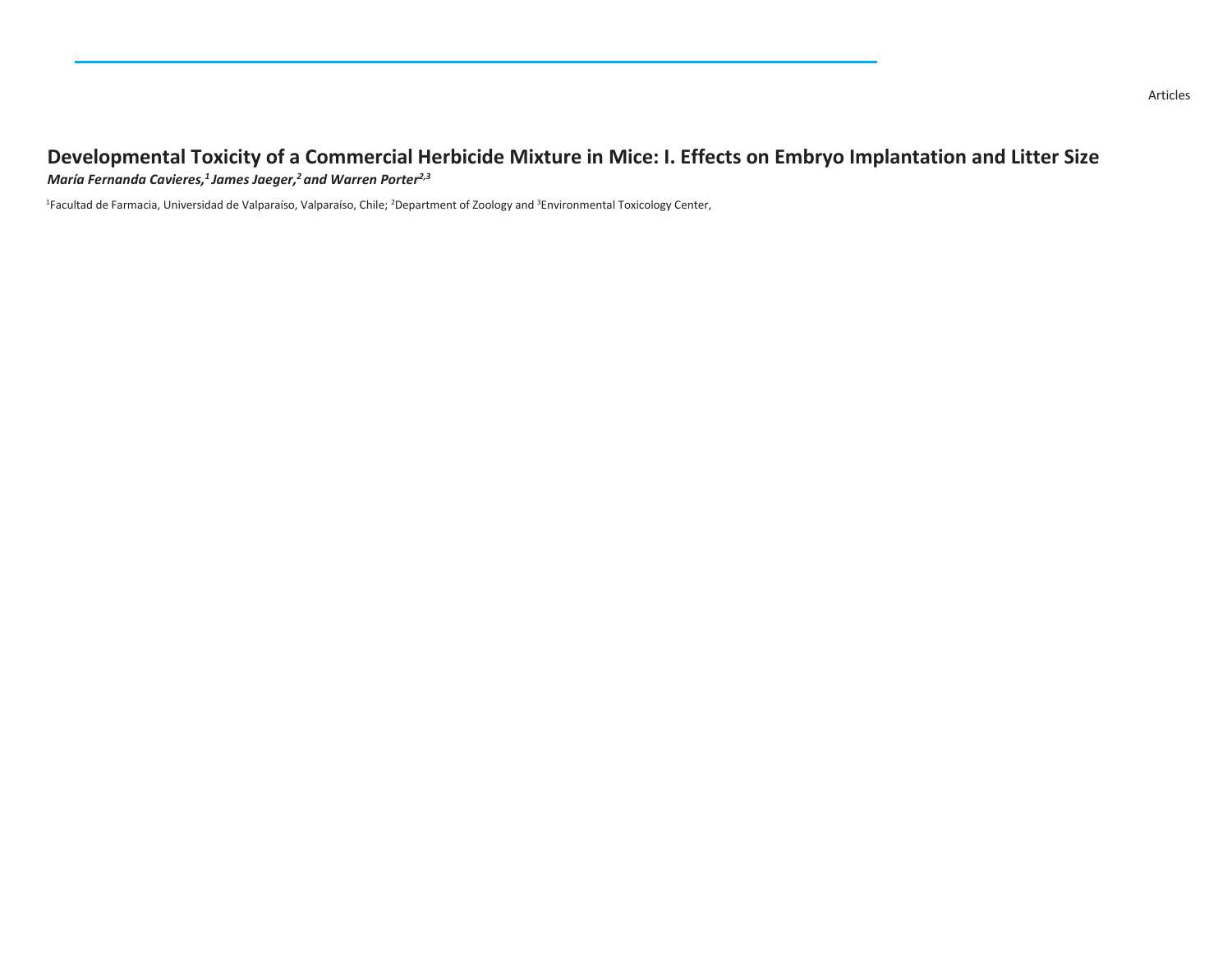University of Wisconsin-Madison, Madison, Wisconsin, USA

**We investigated the developmental toxicity in mice of a common commercial formulation of herbicide containing a mixture of 2,4-dichlorophenoxyacetic acid (2,4-D), mecoprop, dicamba, and inactive ingredients. Pregnant mice were exposed to one of four different doses of the herbicide mixture diluted in their drinking water, either during preimplantation and organogenesis or only during organogenesis. Litter size, birth weight, and crown–rump length were determined at birth, and pups were allowed to lactate and grow without additional herbicide exposure so that they could be subjected to additional immune, endocrine, and behavioral studies, the results of which will be reported in a separate article. At weaning, dams were sacrificed, and the number of implantation sites was determined. The data, although apparently influenced by season, showed an inverted or U-shaped dose–response pattern for reduced litter size, with the low end of the dose range producing the greatest decrease in the number of live pups born. The decrease in litter size was associated with a decrease in the number of implantation sites, but only at very low and low environmentally relevant doses. Fetotoxicity, as evidenced by a decrease in weight and crown–rump length of the newborn pups or embryo resorption, was not significantly different in the herbicidetreated litters. Key words: 2,4-D, developmental toxicity, dicamba, embryo implantation, fetal loss, herbicide mixtures, mecoprop. Environ Health Perspect 110:1081–1085 (2002). [Online 12 September 2002] http://ehpnet1.niehs.nih.gov/docs/2002/110p1081- 1085cavieres/abstract.html**

Although they are not conclusive, a number of epidemiologic studies have linked pesticide exposure to reproductive and developmental toxicity in humans. Pastore et al. (1997) showed a clear positive association between occupational exposure to pesticides, especially during early pregnancy, and the risk of stillbirths in California, and Kristensen et al. (1997), associated central nervous system and limb defects with parental use of pesticide spraying equipment in Norway. In contrast, a case–control study in Holland determined little effect of pesticide exposure on the incidence of central nervous system defects in children of mothers involved in agricultural activities (Blatter et al. 1996); environmental pollution with pesticides, regardless of the occupation of the mother, could have explained the increased risk of spina bifida found in this study. Similarly, Shaw et al. (1999) did not find a clear pattern of association between specific pesticide exposures and risk for birth defects.

More recently, Bell et al. (2001) conducted a case–control study in California, where they linked a statewide database of restricted pesticide applications to residence of the mother to estimate daily pesticide exposure status. The data showed that risk of fetal death from congenital anomalies was increased with maternal pesticide exposure occurring during weeks 3–8 of pregnancy. Additionally, they showed that the odds ratio for pesticide exposure causing fetal death increased when the exposure occurred within the same square mile of maternal residence.

to developmental toxicity and/or developmental immune and endocrine defects in juvenile mice.

Here we report the dose-dependent effect of the herbicide mixture on litter size and number of implantation sites; effects on immune, endocrine, and behavioral parameters will be reported in a separate

Wives of Dutch fruit growers exposed to pesticides showed an increase in time to pregnancy, defined as the number of noncontraceptive menstrual cycles or months required for a couple to conceive, although no specific pesticide or group of pesticides could be singled out as responsible for the effect (de Cock et al. 1994). Time to pregnancy was also used by Curtis et al. (1999), but they did not find a consistent pattern of association between pesticide exposure and time to pregnancy among Canadian farm couples. However,

Curtis et al. did show that some specific pesticides such as organophosphate insecticides and phenoxyacid herbicides were associated with a decrease in fecundity when women engaged in pesticide-related activities.

Phenoxyacid and benzoic acid-derived herbicides are currently used in more than 1,500 different commercial formulations, including those that are commonly used at home (Kamrin 1997); thus there is an urgent need to explore in detail the potential reproductive and developmental toxicity of these products. Earlier studies have assessed the teratogenic potential of individual compounds at high doses that we now consider only to be toxicologically relevant. We modified a U.S. Environmental Protection Agency (EPA) Segment II developmental toxicity study (U.S. EPA 2000) protocol to include a low, environmentally relevant dose to test whether *in utero* exposure to a herbicide mixture containing the phenoxyacid derivatives 2,4-D and mecoprop, the benzoic acid derivative dicamba, and other inactive ingredients leads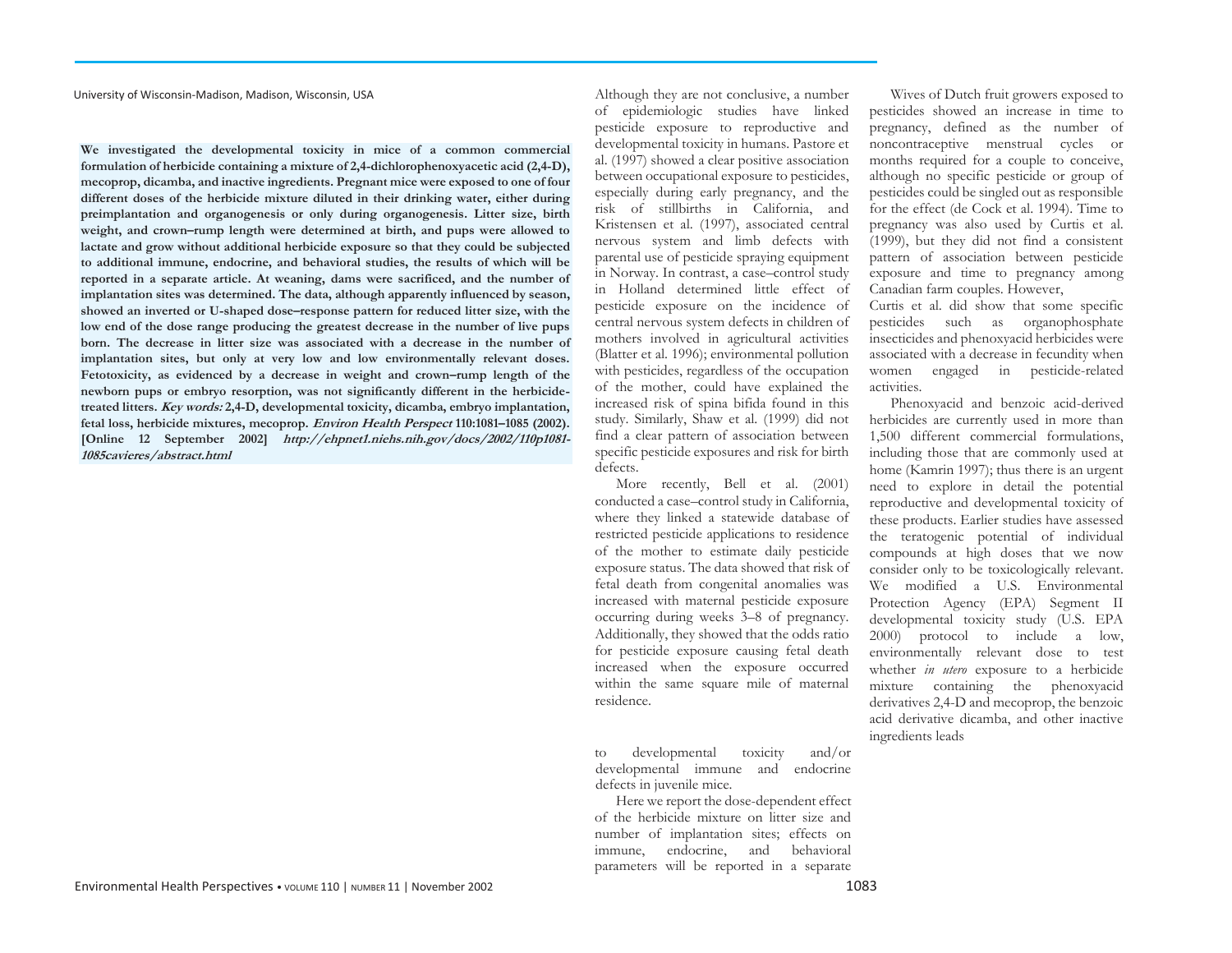article. We also report on the effect of exposure period (preimplantation and organogenesis versus organogenesis) and seasonal influences on the responses.

#### **Materials and Methods**

A commercial herbicide product containing 2,4-dichlorophenoxyacetic acid (2,4-D)  $(7.59\%)$ , mecoprop  $(3.66\%)$ , dicamba

(0.84%), and inert ingredients (87.91%) was diluted in the drinking water at the four dose levels indicated in Table 1. The very low dose corresponds to the reference dose (RfD) for 2,4-D, 0.01 mg/kg/day, and is lower than its maximum contaminant level (MCL), 0.07 ppm, as established by the U.S. EPA drinking water standards and health advisories (U.S. EPA 2002). Concentrations were confirmed by gas-liquid chromatography at the Wisconsin Department of Agriculture, Trade and Consumer Protection Bureau of Laboratory Services, and were always within  $\pm$  20% of the target dose.

All experiments were conducted in the animal facilities of the Department of Zoology at the University of WisconsinMadison using ND4 mice from Harlan Sprague Dawley (Indianapolis, IN). Two weeks before the start of each experiment, 6week-old mice were purchased and housed in

This work was supported by the Davis Fund from the UW Zoology Department, the Environmental Toxicology Fund at the UW Foundation, the UW Graduate School, and grants from Gardens Alive, Inc., the Lumpkin Foundation, the Cavaliere Foundation, and the UW Center for Integrated Agricultural Systems. Received 1 February 2002; accepted 20 March 2002.

#### Articles • Cavieres et al.

the same rooms where the experiments were conducted, allowing them to adjust to the light–dark cycle and temperature of the animal rooms. The mice were then mated at 8 weeks of age and checked daily for copulatory plugs. After mating, we removed the males and discarded them; pregnant females were maintained in hanging stainless-steel cages until after parturition. Animals had free access to food and water. Animal feed was certified by the manufacturer to be pesticide-free (Lab Diet 5002; PMI Nutrition International Inc., Brentwood, MO). The herbicide-containing drinking water was delivered in aluminum-foil–covered glass water bottles during either preimplantation and organogenesis [gestation days  $(GD)$  0–15] or only organogenesis  $(GD)$  6–15), with GD0 being determined by the presence of a vaginal sperm plug in the mated female.

The cages were fitted with a stainless-steel box that allowed free access to water via a small hole in one side while keeping the mice away from the bottle spout. The box received any water dripping from the water bottle. The bottom of the box was covered with a layer of mineral oil (Sigma, St. Louis, MO) to stop any leaked water from

evaporating. We weighed water bottles and oil boxes daily to obtain a more exact determination of the dose of herbicide the animals received. We determined water consumption and thus herbicide doses from the difference in the weights of the bottles and boxes on 2 consecutive days.

We recorded weights of pregnant females on GD0, GD6, GD9, GD12, GD15, and GD18. Maternal observations such as changes in food and water consumption, behavior and activity, and the presence of toxicity signs were also made to ensure that pregnancy was proceeding normally. At parturition, we checked each litter for total number of live pups. Occasional dead pups or cannibalized pups were not included in litter size. We individually weighed each pup and measured its crown–rump length using a graduated ruler. Once the data were recorded, the litter of newborns was culled to 8 pups to ensure a homogeneous growth of the litter. The 8 remaining pups were kept with the mother until weaning at 3 weeks (postnatal day 21) and then were allowed to grow until week 6 for additional immune, endocrine, and behavioral assays.

We determined the number of implantation sites by staining the uterine horns with a solution of 10% ammonium sulfide (Sigma) according to Salewski (1964). Females were killed by cervical dislocation after ether exposure; the uterine horns were dissected, rinsed, and kept in phosphatebuffered saline in plastic petri dishes to prevent drying. The dissected uteri were stained for 10 min with a few drops of the ammonium sulfide solution, after which we counted implantation sites, appearing as dark rings.

Address correspondence to W.P. Porter, Department of Zoology, University of Wisconsin-Madison, 250 N. Mills Street, Madison, WI 53706 USA. Telephone: (608) 262-0029; 262-1719. Fax: (608) 262-9083. E-mail: wporter@mhub.zoology.wisc.edu

We thank M. Carberry, K. Cooks, T. Lee, D. Jones, M. McCarville, N. Qadir, B. Schutten, M. Soin, and K. Wibe, undergraduate students at the University of Wisconsin-Madison (UW), for their help in experimental assays and animal care.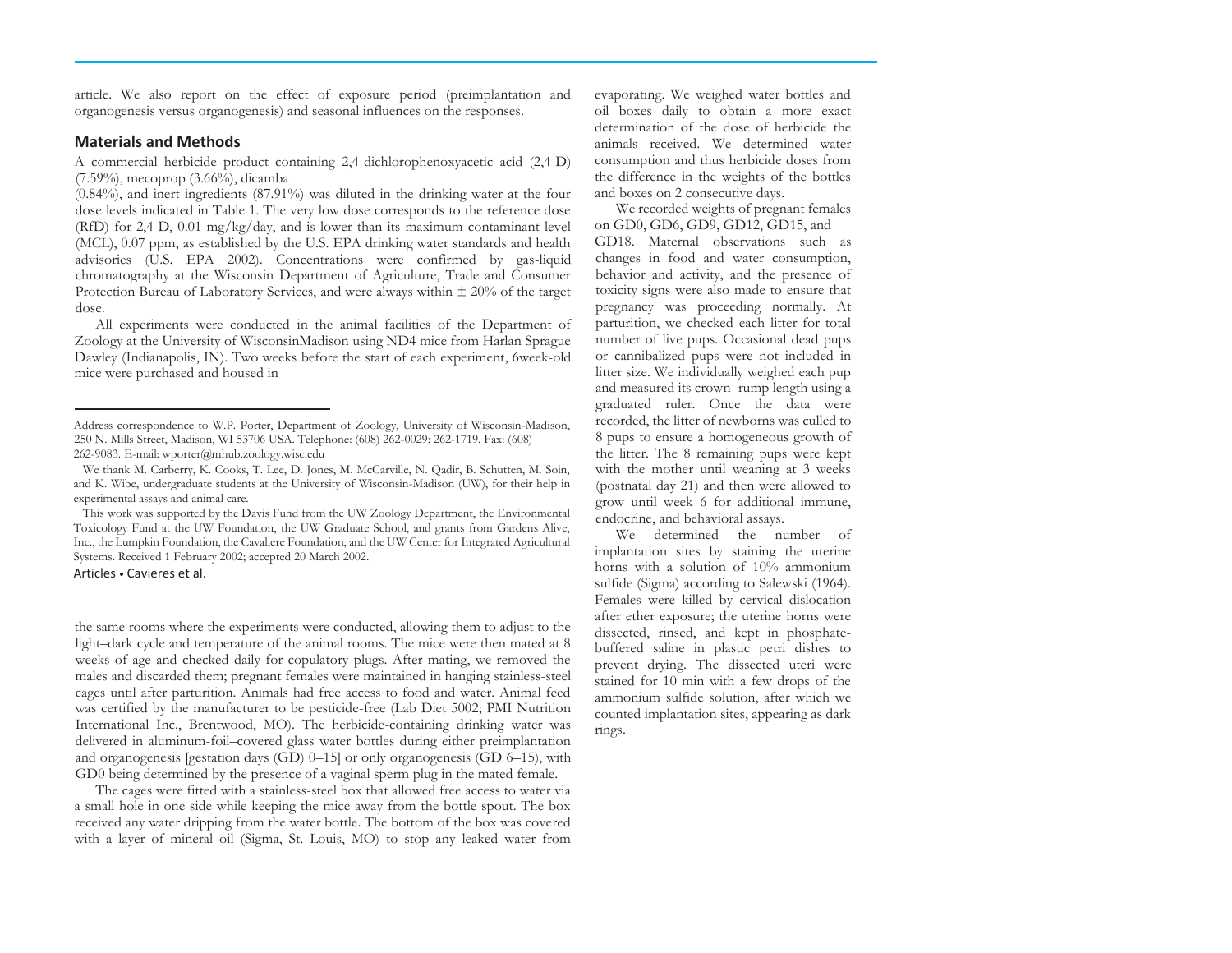#### 1082

We used SuperANOVA software (SAS Institute, Cary, NC) for statistical analysis. Statistical advice was also given by the Statistical Consulting Service of the College of Agriculture and Life Sciences at the University of Wisconsin-Madison. Statistical tests used were analysis of variance (ANOVA) for litter size, analysis of covariance (ANCOVA) using litter size as a covariate for newborn weight and crown– rump length, implantation sites, and resorptions, and repeated-measures ANCOVA for weight changes during pregnancy, where weight of the mother at GD6, 9, 12, 15, and 18 was the repeated measure and weight at GD0 was the covariate.

We conducted all experiments in accordance with laboratory animal use and care protocols as established by the Research Animal Resource Center, University of Wisconsin-Madison.

## **Results**

The data presented are the result of a series of experiments performed over a period of 2  $\bar{\mathcal{Z}}$ years. We statistically analyzed data from control animals from different experiments to ensure minimal interexperiment variability. Similarly, the amount of water consumed by the mice in the different experiments was also analyzed to test for homogeneous water consumption in different experiments and dose levels. The 5 objectives of this analysis were 2fold. On one hand, it was necessary to show that mice from different experiments drank the same amount of water and thus received the same level of herbicide mixture. On the















**Figure 1.** (*A*) Litter size after exposure to herbicide mixture; summary of groups (*n* = 275). Distribution of litter size in each dosing group: (*B*) control (*n* = 62); (*C*) very low dose (*n* = 31); (*D*) low dose (*n* = 58); (*E*) intermediate dose (*n* = 61); (*F*) high dose (*n* = 63). Interm, intermediate. \**p* < 0.05, ANOVA, Bonferroni.

> VOLUME 110 | NUMBER 11 | November 2002 • Environmental Health Perspectives

**Table 1.** Concentration of herbicides in drinking water (ppm) and dose (mg/kg/day) of herbicide mixture administered to mice.

|              | $2.4 - D$ |           | Mecoprop |           | Dicamba |           |
|--------------|-----------|-----------|----------|-----------|---------|-----------|
| Dose         | ppm       | mg/kg/day | ppm      | mg/kg/day | ppm     | mg/kg/day |
| Very low     | 0.039     | 0.01      | 0.019    | 0.004     | 0.004   | 0.0009    |
| Low          | 0.32      | 0.1       | 0.15     | 0.040     | 0.035   | 0.009     |
| Intermediate | 77        | 20        | 36.7     | 8.07      | 8       | 1.83      |
| High         | 400       | 100       | 200      | 40.39     | 42.4    | 9.166     |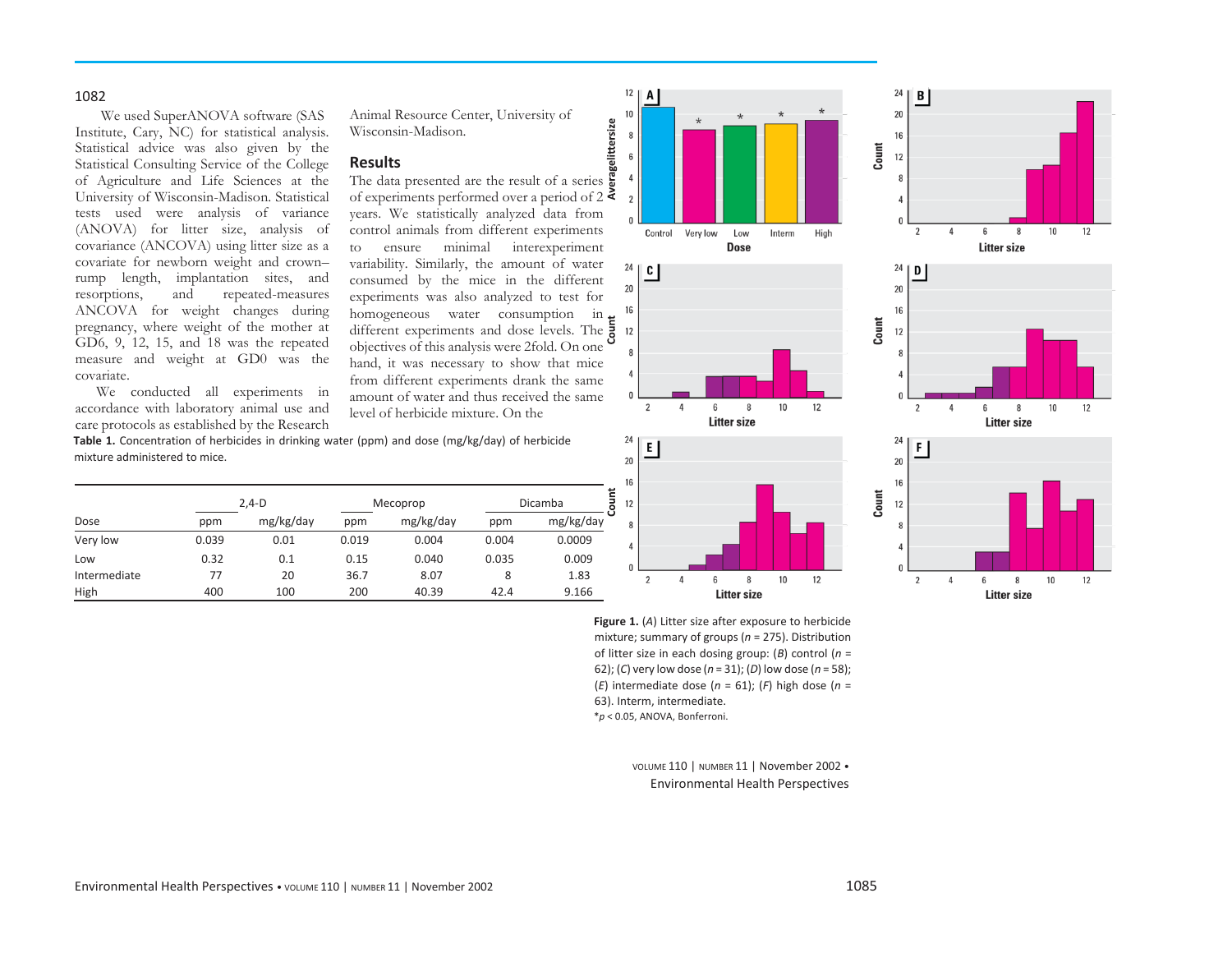| $(p = 0.0003)$ doses. Note that period differmediate                                          | $9.9 \pm 2.0$ (20)  | $8.9 \pm 2.0$ (14)* | $9.6 \pm 1.9$ (18)  | $9.3 \pm 1.6(12)$  |
|-----------------------------------------------------------------------------------------------|---------------------|---------------------|---------------------|--------------------|
| administration during spring included bothigh                                                 | $9.1 \pm 2.1$ (19)* | $9.9 \pm 1.9$ (13)  | $10.3 \pm 1.9$ (21) | $9.9 \pm 0.9$ (12) |
| the preimplantation and the organogenesito, not determined. Pregnant mice were exposed during |                     |                     |                     |                    |

intake, so that amount of water ingested could be ruled out as a factor affecting the outcome of the experiment. In both cases analysis of data from control animals and period, whereas administration in all other seasons was only during organogenesis. The they were exposed during preimplantation and<br>seasons was only during organogenesis. The *ganogenesis (GD0-15)*: \*n < 0.05; \*\*n < 0.01, ANCOVA different exposure periods did not seem to be research organogenesis (GD5–15) except for the spring experiment, organogenesis (GD0–15); \**p* < 0.05; \*\**p* < 0.01, ANCOVA,

cause a difference in the response.

There was a significant effect of pesticidrable 3. Newborn weight and crown-rump length dose on both newborn weight (ANCOVA, after *in utero* exposure to a commercial mixture of  $=$  0.061) and on crown–rump lengt $\Delta$ 4-D, mecoprop, and dicamba during pregnancy in

 $(ANCOVA, p = 0.002)$ . As expected ifferent seasons (mean ± SD).

| Figure 1A shows the effects of herbicide               | newborns from smaller litters weighed more                                                       | Fall                 | Winter               | Spring               | Summer          |
|--------------------------------------------------------|--------------------------------------------------------------------------------------------------|----------------------|----------------------|----------------------|-----------------|
| exposure on litter size. There was a                   | and had longer crown-rump lengths than                                                           |                      |                      |                      |                 |
| significant effect of dose on litter size              | mice from other litters (Table 3), and veight (g)                                                |                      |                      |                      | $1.34 \pm 0.07$ |
| (ANOVA, $p \leq 0.001$ ) such that herbicide           | mothers producing smaller litter sizes gained Control                                            | $1.36 \pm 0.11$ (18) | $1.43 \pm 0.14$ (12) | $1.46 \pm 0.19$ (15) | (12)            |
| administration caused a decrease in the                | less weight during pregnancy, specially after <sup>Very low</sup>                                | <b>ND</b>            | $1.51 \pm 0.16(19)$  | <b>ND</b>            | $1.48 \pm 0.14$ |
| number of live-born pups at all dosage levels          | GD12 (data not shown).                                                                           |                      |                      |                      | (12)            |
| (Bonferroni <i>post hoc</i> test, $p < 0.05$ ). Figure | Figure 2 shows the effect of pesticidelow                                                        | $1.41 \pm 0.14$ (14) | $1.49 \pm 0.14(11)$  | $1.51 \pm 0.16$ (18) | $1.46 \pm 0.17$ |
| 1B–F shows the distribution of litter sizes            | dose on implantation sites, litter size, and                                                     |                      |                      |                      | (15)            |
| within each test group. Notice that each               | embryo resorptions. The data in Figure 2 are ntermediate                                         | $1.39 \pm 0.13$ (18) | $1.47 \pm 0.17$ (14) | $1.49 \pm 0.17(17)$  | $1.44 \pm 0.12$ |
| herbicide dose group has smaller litters than          | a subset of the data in Figure 1 because                                                         |                      |                      |                      | (12)            |
| the smallest litter in the control group.              | implantation sites were not done on all mice. High                                               | $1.41 \pm 0.12$ (18) | $1.47 \pm 0.11$ (13) | $1.41 \pm 0.16(19)$  | $1.31 \pm 0.1$  |
| Table 2 shows the combined effect of                   | Only mice with implantation data were used                                                       |                      |                      |                      | (13)            |
| season and dose on litter size after exposure          | to calculate the litter sizes in Figure $\Sigma$ . Cown-rump length (mm)                         |                      |                      |                      | $27.3 \pm 0.6$  |
| to the herbicide mixture. All doses caused a           | Resorptions were determined from the Control                                                     | $26.2 \pm 0.6$ (18)  | $26.9 \pm 0.6$ (17)  | $27.0 \pm 0.5$ (15)  | (12)            |
| decrease of approximately 20% in the                   | difference between implantation sites and Very low                                               | <b>ND</b>            | $26.8 \pm 1.0$ (19)  | <b>ND</b>            | $27.4 \pm 0.3$  |
| number of pups born, although the response             | litter size in this figure. Litter size and                                                      |                      |                      |                      | (12)            |
| varied from season to season. During the fall,         | implantation sites were significantly affected Low                                               | $26.4 \pm 1.0$ (14)  | $27.0 \pm 0.4(11)$   | $27.1 \pm 0.9$ (18)  | $27.8 \pm 0.9$  |
| a significant decrease ( $p = 0.0005$ ) in litter      | by dose (ANOVA, $p < 0.001$ and $p = 0.004$ ,                                                    |                      |                      |                      | (15)            |
| size was observed at the high dose, whereas            | respectively), but resorptions were not intermediate                                             | $26.3 \pm 0.5$ (18)  | $27.2 \pm 0.5$ (14)  | $27.0 \pm 0.1$ (17)  | $27.5 \pm 0.7$  |
| in winter, the very low and intermediate dose          |                                                                                                  |                      |                      |                      | (12)            |
| produced this effect ( $p = 0.0016$ and 0.0020,        | significantly affected (ANOVA, $p = 0.383$ ).<br>Note that implantation sites and litter size in | $26.4 \pm 0.5$ (18)  | $26.8 \pm 0.9$ (13)  | $26.7 \pm 0.7$ (19)  | $27.0 \pm 0.5$  |
| respectively). During spring, the statistically        | the very low and low doses both differed                                                         |                      |                      |                      | (13)            |
| significant decrease in litter size occurred at        | significantly from their control and high response (GD5-15) event for the spring                 |                      |                      |                      |                 |

 $s$  is the significantly from their control and high  $s$  and  $s$  (GDS-15), except for the spring significantly from their control and high  $s$  and  $s$  (GDS-15), except for the spring doses, respectively (Bonferroni test, p experiment, when they were exposed during 0.05). brganogenesis (GD5–15), except for the spring preimplantation and organogenesis (GD0–15);

Table 4 shows the combined effect of

season and dose on the average number of Articles  $\bullet$  Fetal losses from a herbicide mix **Table 2.** Litter size in females exposed to a commercial mixture of 2,4-D, mecoprop, and dicamba

during pregnancy in different seasons (mean ± SD).

the low  $(p = 0.0051)$  and in the summer at the low  $(p = 0.0032)$  doses, and the very low

other hand, it was also necessary to show that mice, especially those assigned to different dose levels, did not differ in their water

analysis of water consumption—we found no statistically significant differences, thereby indicating a homogeneous response across experiments (data not shown).

| Dose     | Fall                | Winter               | Spring               | Summer                     |
|----------|---------------------|----------------------|----------------------|----------------------------|
| Control  | $11.4 \pm 1.3$ (18) | $10.8 \pm 1.1$ (17)  | $11.1 \pm 1.4(17)$   | $10.6 \pm 1.5$ (12)        |
| Very low | <b>ND</b>           | $9.0 \pm 1.7$ (18)** | <b>ND</b>            | $8.2 \pm 2.2$<br>$(12)$ ** |
| Low      | $10.2 \pm 1.8$ (15) | $9.4 \pm 1.4(12)$    | $9.3 \pm 1.9(19)$ ** | $7.7 \pm 2.3$<br>$(15)^*$  |

implantation sites and resorptions per mouse after herbicide exposure. No effects due to the herbicide mixture were observed at the higher doses. Although not always statistically significant, the very low and the low doses produced a decrease in the number of implantation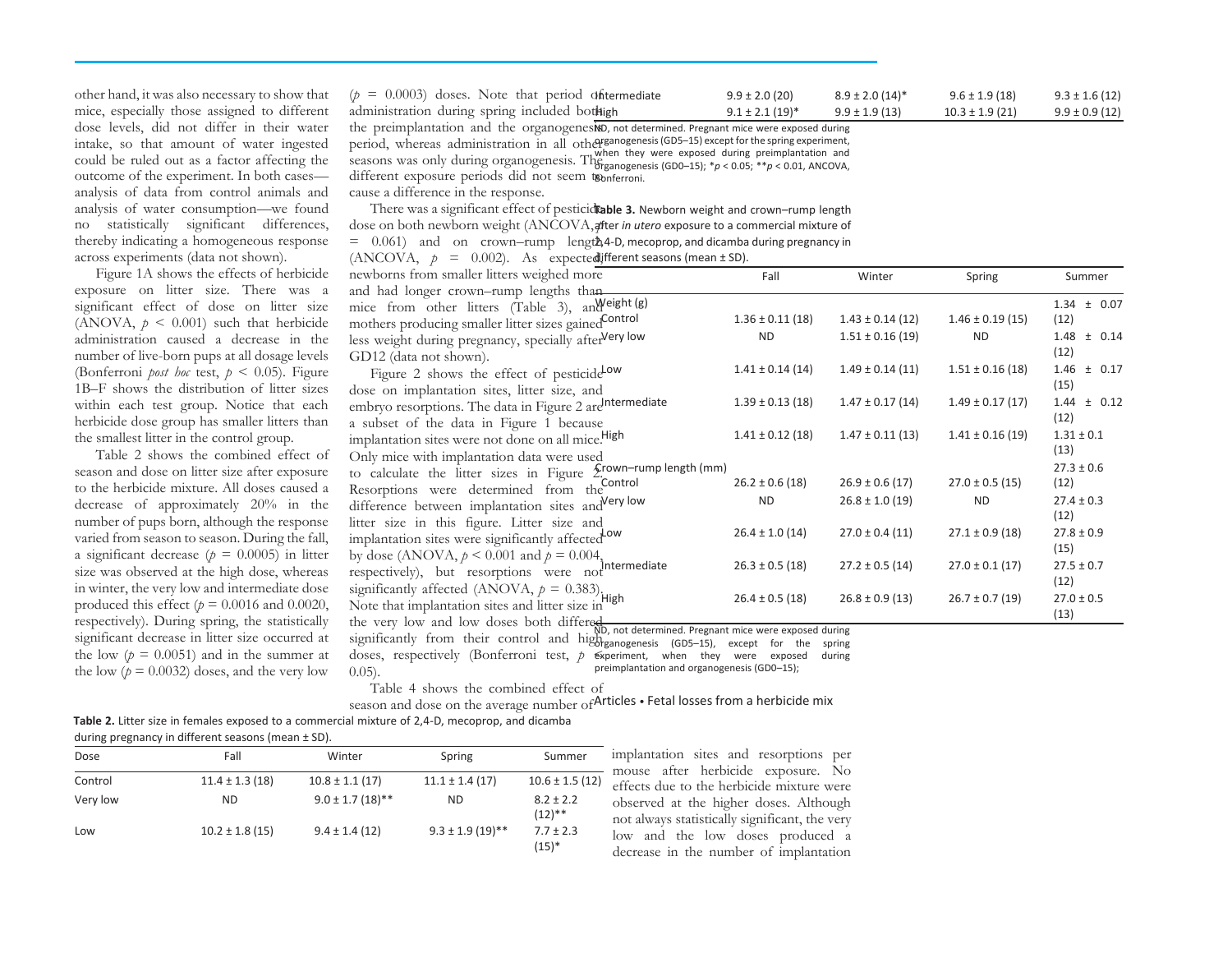sites. During spring the number of resorptions as well as the number of implantation sites was decreased compared to the controls, but the trend was not significant.

#### **Discussion**

No reports on the reproductive or developmental toxicity of mecoprop or dicamba have been published in the recent literature, although dicamba has been reported to be embryotoxic to mallard duck embryos (Hoffman and Albers 1984). Early developmental 2,4-D toxicity studies seem to indicate that malformations only occur at high doses of exposure and are mainly related to alterations in ossification. Collins and Williams (1971) found occasional, dose-related, fused ribs in the offspring of hamsters fed 100, 60, and 40 mg/kg/day during GD6 and 10, and Schwetz et al (1971) determined a decrease in fetal weight and delayed ossification of bone, lumbar ribs, and wavy ribs in rats born to dams dosed with 87.5 mg/kg/day during GD6– 15.

The toxicity of 2,4-D and other related compounds is attributed to the free acid form of the chemicals (Munro et al. 1992) and may be mediated by effects associated with the plasma membrane, interference in cellular metabolic pathways involving acetyl coenzyme A, or uncoupling of oxidative phosphorylation (Bradberry et al. 2000). Their herbicide action is mediated through plant hormone pathways, but to the best of our knowledge no solid evidence has been presented to date to support endocrine-like activity of these compounds in mammals or other species. Although the high dose of 2,4-D used in this study (100 mg/kg/day) compares to the doses used previously by other researchers, we did not observe overt toxicity in the dams or in the newborns either at that dose or at any of the lower herbicide mixture dose levels, indicating that there may be inter- or intraspecies differences in



**Figure 2.** Number of implantation sites and liveborn pups after exposure to herbicide mixture. \**p* < 0.05, ANOVA, Bonferroni.

#### Articles • Cavieres et al.

susceptibility to toxicity. Another possibility is that the interaction between 2,4-D, mecoprop, and dicamba leads to effects different from those of 2,4-D alone or that the inactive ingredients present in the commercial formulation have effects of their own that are more important than those of the active ingredients.

As in any commercial product that requires the delivery of an active ingredient, herbicide formulations include components that ensure the stability of the product during storage, dilution, and application and that maximize the effectiveness of the active ingredient. A typical aqueous herbicide concentrate, such as the one used in this study, is a water-based preparation that includes a water-soluble form of the active ingredient(s), a wetting agent or surfactant, and stability adjuvants such as buffers and preservatives (Tominack 2000). In 1997, the U.S. EPA issued Pesticide Regulation Notice 97-6, which encourages the use of the words "other ingredients" to describe any ingredient in a pesticide product that is not intended to affect a target pest (U.S. EPA 1998).

Oakes and Pollak (1999) studied the effects of the herbicide Tordon 75D and its components 2,4-D and picloram on the oxidative functions of mitochondria and showed that inhibition of oxidation was caused solely by the surfactant present in the formulation. Concentrations of 2,4-D and picloram 136 times higher than those found in the commercial formulation were required to inhibit mitochondria when the surfactant was removed from the experiment. Similarly, Lin and Garry (2000) showed that the commercial-grade herbicides 2,4-D, LV4, and 2,4-D amine induced cell proliferation when added to the medium of a culture of MCF-7 breast cancer cells. The reagentgrade 2,4-D failed to induce cell proliferation over the same concentration range, suggesting that other components of the formulations could have biologic activity.

20%, was observed after herbicide administration. This observation is not surprising because fetal death is, in fact, a manifestation of developmental toxicity (Wilson 1973); rather, what is interesting about this observation is the nonlinearity observed in the response, which seems to follow an inverted or U-shaped dose– response pattern. This pattern has also been observed in immune suppression responses to the carbamate aldicarb (Olson et al. 1987). The inverted or U-shaped dose– response model, also known as hormesis, has been reviewed by Calabrese and Baldwin (1999, 2001). The model has been used to describe observations in a wide range of organisms (including bacteria and humans) and chemicals ranging from relatively safe agents to highly toxic compounds (e.g., see Figure 2 in Calabrese and Baldwin 1999). Wilson (1973) stated that "manifestations of deviant development increase in frequency and degree as dosage increases from the noeffect to the totally lethal level" (p. 30), indicating that the expected—and perhaps obvious dose–litter-size relationship should have been linear.

Hormesis, as defined by Calabrese and Baldwin (2001), is an adaptive response to low levels of stress or damage resulting in improved fitness for some physiologic systems for a finite period. If our observation had been a true hormetic response, we would have observed an increase in litter size at the lower doses and not a decrease. Hormetic responses vary from being enhanced at low doses to being decreased (due to toxicity) at higher doses. Thus, the data we present here do not seem to comply with any of the currently accepted models for dose– response relationships.

A similar nonlinear response was described by vom Saal et al. (1997), who looked at the effects of estradiol on mouse development and found that males exposed to the hormone had enlarged prostates at the lower dose, while the higher dose induced a decrease in prostate weight. vom Saal et al.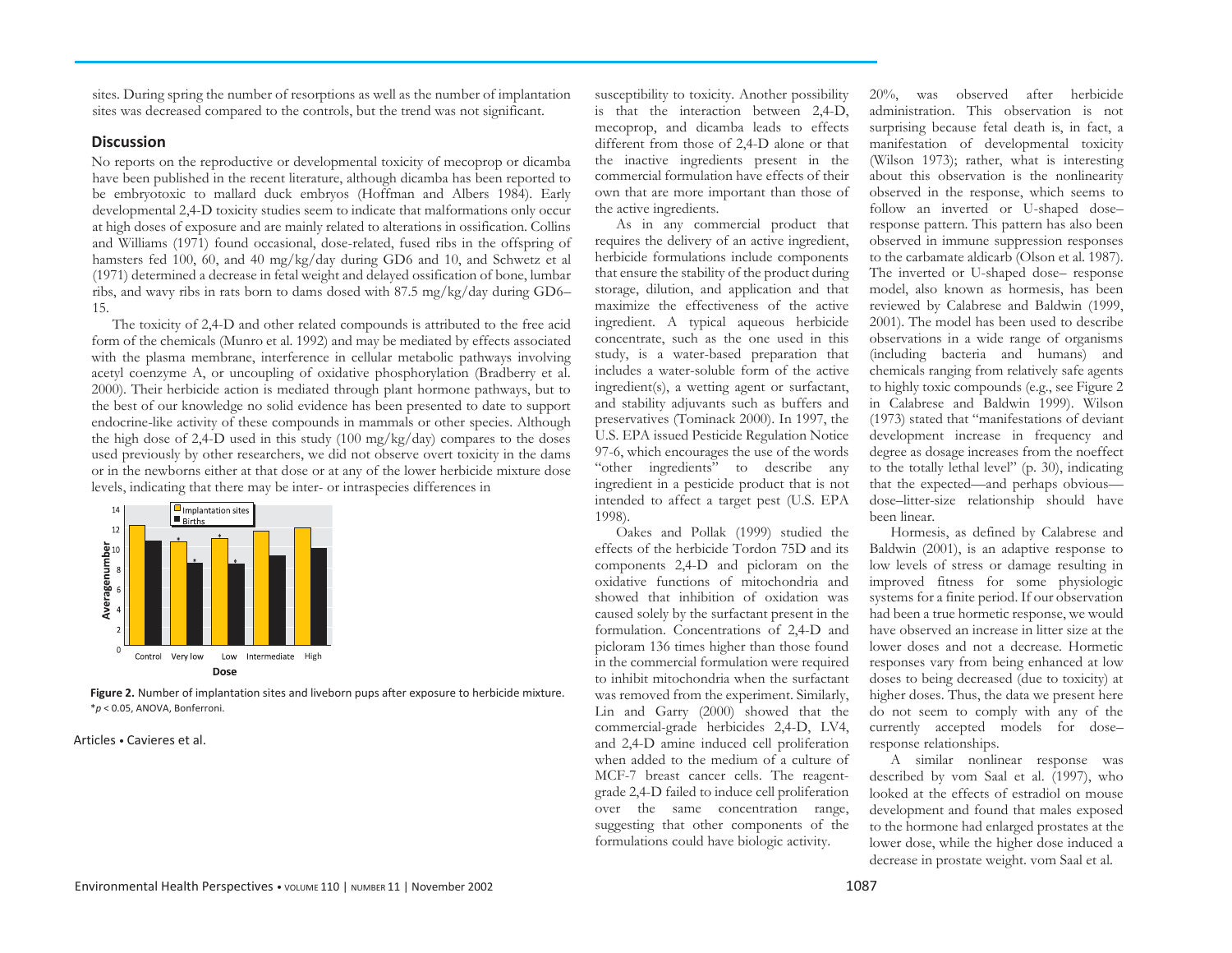Although apparently influenced by season, a striking decrease in litter size, approximately

**Table 4.** Implantation sites and resorptions after *in utero* exposure to a commercial mixture of 2,4 -D, mecoprop, and dicamba during pregnancy in different seasons (mean ± SD).

| Variables/doses    | Fall      | Winter              | Spring              | Summer                                |
|--------------------|-----------|---------------------|---------------------|---------------------------------------|
| Implantation sites |           |                     |                     |                                       |
| Control            | ND.       | $12.1 \pm 1.2$ (17) | $12.4 \pm 1.1(15)$  | $11.7 \pm 1.2$ (12)                   |
| Very low           | <b>ND</b> | $10.4 \pm 0.8$ (18) | <b>ND</b>           | 10.3<br>2.6<br>$\ddot{}$<br>$(12)$ ** |
| Low                | ND.       | ND.                 | $11.8 \pm 2.1$ (18) | $9.4 \pm 2.7$<br>$(15)*$              |
| Intermediate       | <b>ND</b> | $11.6 \pm 2.2$ (14) | $11.8 \pm 1.3$ (18) | $10.9 \pm 1.4(12)$                    |
| High               | ND.       | $12.1 \pm 2.2$ (13) | $12.1 \pm 1.6(19)$  | $9.9 \pm 1.0$ (13)                    |
| Resorptions        |           |                     |                     |                                       |
| Control            | <b>ND</b> | $1.6 \pm 1.6$ (17)  | $1.4 \pm 1.7(15)$   | $1.1 \pm 1.3$ (12)                    |
| Very low           | <b>ND</b> | $1.0 \pm 0.5$ (18)  | <b>ND</b>           | $2.2 \pm 1.3$ (12)                    |
| Low                | <b>ND</b> | <b>ND</b>           | $2.4 \pm 1.6$ (18)  | $1.7 \pm 1.4(15)$                     |
| Intermediate       | ND.       | $2.3 \pm 2.3$ (14)  | $2.3 \pm 1.8$ (18)  | $1.6 \pm 1.5$ (12)                    |
| High               | <b>ND</b> | $2.4 \pm 2.8$ (13)  | $1.8 \pm 1.8$ (19)  | $1.3 \pm 1.3$ (13)                    |

ND, not determined. Pregnant mice were exposed during

organogenesis (GD5 –15), except for the spring experiment, when they were exposed during preimplantation and organogenesis (GD0 –15); \**p* < 0.05; \*\**p* < 0.01, ANCOVA, Bonferroni.

(1995) also described an inverted U -shaped response between maternal dose of diethylstilbestrol and territorial behavior in male offspring. During our experiments conducted in the fall, we may have had a linear response in which a more pronounced decrease in litter size was produced with higher doses. Unfortunately, we do not have data for the very low dose level administered in the fall. Neither do we have data for number of implantation sites and resorptions, so we cannot conclude that there was a linear response.

Extreme care was taken in our procedures to minimize interexperimental variation so that the animal supplier, the age of the animals at the time of mating, the source of animal food and water, the room temperature and humidity, and the length of the light–dark cycle were always the same in all experiments. We are thus confident that differences observed in response between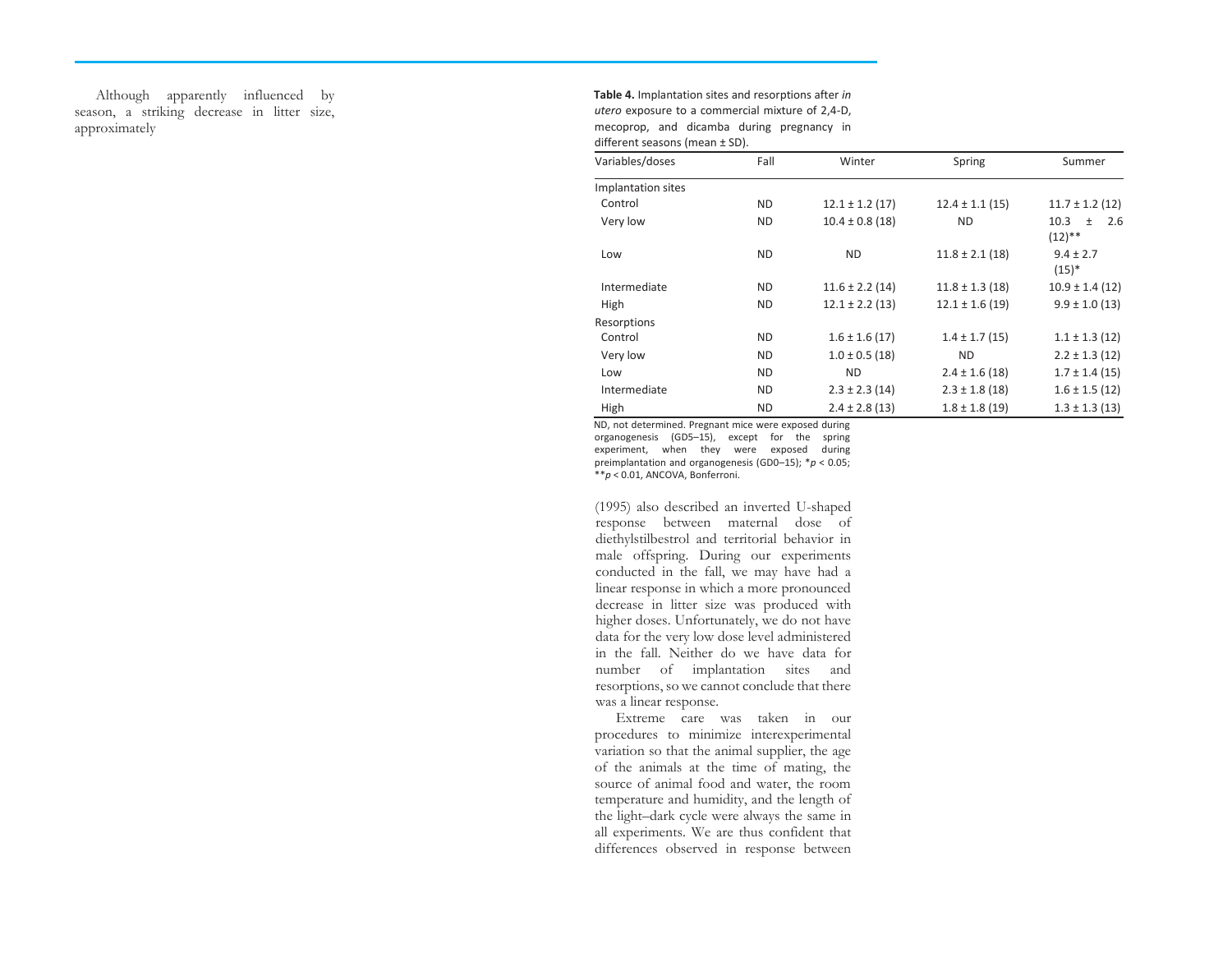our experiments may indeed be due to seasonal influences on animal susceptibility. In fact, seasonal variation in the release of reproductive hormones has been reported in experimental animals (Christian 2001).

What is important from these data is the decrease in the number of embryos implanted at the very low and low doses. This observation implies either that preimplantation blastocysts are being negatively affected or that the process of implantation is altered, or that a combination of both mechanisms is occurring. In rodents, uterine receptivity to embryos is modulated by ovarian estrogen and progesterone (Psychoyos 1995). Leutinizing hormone controls progesterone release, and estrogen not only prepares the uterine endometrium but also activates blastocysts for implantation (Yoshinaga 1995). Additionally, copulation in rodents produces surges of prolactin from the pituitary gland, which stimulate the production of uterotrophic progesterone (Cross and Rossant 2001). It is tempting to propose that some sort of endocrine modulation is mediating the effects of the herbicide mixture on litter size, especially since most of the effects were produced by doses at which other environmental chemicals have been shown to produce similar effects. However, this proposal is speculative at this point.

### A higher than normal frequency of human births with central nervous system, urogenital, circulatory/respiratory, or musculoskeletal anomalies in western Minnesota has been linked to the use of 2,4- D and other phenoxyacetic acid-derived herbicides (Garry et al. 1996). The authors found that birth anomalies in human males were more common than in females and that the male/female sex ratio in areas of high chlorophenoxy herbicide use was 2.8 for progeny of appliers compared to 1.5 for progeny of the general population of the same area. Curtis et al. (1999) used

| $P = 0$ , $P = 0$ , $P = 0$ , $P = 0$ , $P = 0$ , $P = 0$<br>1084                                                                                                                                                                                                                                                                                                                                                                                                                                                                                                                                                                                                                                                                                                                                                                                                                                                                                                                         |                                                                                                                                                                                                                                                                                                                                                                                                                                                                                                                                                                                                                                                                                                                                                                                                                                                                                                                                                                                                                                                                                                                                                                                                                                                                                                                                                                                                                                                                                                                                                                                                                                                                                                                                                                                                            |
|-------------------------------------------------------------------------------------------------------------------------------------------------------------------------------------------------------------------------------------------------------------------------------------------------------------------------------------------------------------------------------------------------------------------------------------------------------------------------------------------------------------------------------------------------------------------------------------------------------------------------------------------------------------------------------------------------------------------------------------------------------------------------------------------------------------------------------------------------------------------------------------------------------------------------------------------------------------------------------------------|------------------------------------------------------------------------------------------------------------------------------------------------------------------------------------------------------------------------------------------------------------------------------------------------------------------------------------------------------------------------------------------------------------------------------------------------------------------------------------------------------------------------------------------------------------------------------------------------------------------------------------------------------------------------------------------------------------------------------------------------------------------------------------------------------------------------------------------------------------------------------------------------------------------------------------------------------------------------------------------------------------------------------------------------------------------------------------------------------------------------------------------------------------------------------------------------------------------------------------------------------------------------------------------------------------------------------------------------------------------------------------------------------------------------------------------------------------------------------------------------------------------------------------------------------------------------------------------------------------------------------------------------------------------------------------------------------------------------------------------------------------------------------------------------------------|
| conditional fecundity or the monthly probability of<br>conception conditional on pregnancy being<br>achieved during a particular attempt to study the<br>effect of pesticide exposure on time to pregnancy.<br>In their study, a decrease of $20\%$ or more in<br>conditional fecundity was calculated for women<br>engaged in activities using dicamba, glyphosate,<br>phenoxyherbicides,<br>organophosphates,<br>and<br>thiocarbamates. Although 2,4-D and dicamba<br>reportedly do not produce reproductive toxicity                                                                                                                                                                                                                                                                                                                                                                                                                                                                   | VOLUME 110   NUMBER 11   November 2002 • Environmental Health Perspectives<br>Collins TFX, Williams CH. 1971. Teratogenic studies with 2,4,5-<br>oxidative functions of mitochondria. Toxicology 136:41-52.<br>T and 2,4-D in the hamster. Bull Environ Contam Toxicol Olson LJ, Erickson BJ, Hinsdill RD, Wyman JA, Porter WP, Binning<br>$6:559 - 567.$<br>LK, et al. 1987. Aldicarb immunomodulation in mice: An<br>Cross JC, Rossant J. 2001. Development of the embryo. In: Fetal<br>inverse dose-response to parts per billion levels in drinking<br>Growth and Development (Harding R, Bocking AD, eds).<br>water. Arch Environ Contam Toxicol 16:433-439.<br>Cambridge:Cambridge University Press, 1-16.<br>Pastore LM, Hertz-Picciotto I, Beaumont JJ. 1997. Risk of stillbirth<br>Curtis KM, Savitz DA, Weinberg CR, Arbuckle TE. 1999. The<br>from occupational and residential exposures. Occup Environ<br>effect of pesticide exposure on time to pregnancy.<br>Med 54:511-518.<br>Epidemiology 10:112-117.<br>Psychoyos A. 1995. Nidation window: from basic to clinic. In:<br>de Cock J, Westveer K, Heederick D, te Velde E, Kooij R. 1994.<br>Molecular and Cellular Aspects of Periimplantation Processes<br>Time to pregnancy and occupational exposure to<br>(Dey SK, ed). New York:Springer-Verlag, 1-14.<br>pesticides in fruit growers in The Netherlands. Occup Salewski E. 1964. Färbemethode zum makroskopischen<br>Environ Med 51:693-699.<br>Articles • Fetal losses from a herbicide mix                                                                                                                                                                                                                                                                                      |
| (Stevens and Breckenridge 2001), the epidemiologic<br>evidence just discussed and the results presented<br>here imply that further studies are necessary.<br><b>REFERENCES</b>                                                                                                                                                                                                                                                                                                                                                                                                                                                                                                                                                                                                                                                                                                                                                                                                            | Garry VF, Schreinemachers D, Harkins ME, Griffith J. 1996.<br>Pesticide appliers, biocides, and birth defects in rural<br>Minnesota. Environ Health Perspect 104:394-399.<br>Nachweis von Implantations-stellen am Uterus der<br>Hoffman DJ, Albers PH. 1984. Evaluation of potential<br>Ratte. Arch Exp Pathol Pharmakol 247:367.<br>embryotoxicity and teratogenicity of 42 herbicides,<br>Schwetz BA, Sparschu GL, Gehring PJ. 1971. The effect of<br>insecticides, and petroleum contaminants to mallard<br>2,4dichlorophenoxyacetic acid (2,4-D) on rat embryonal,<br>eggs. Arch Environ Contam Toxicol 13:15-27.                                                                                                                                                                                                                                                                                                                                                                                                                                                                                                                                                                                                                                                                                                                                                                                                                                                                                                                                                                                                                                                                                                                                                                                     |
| Bell EM, Hertz-Picciotto I, Beaumont JJ. 2001. A case-control study of<br>pesticides and fetal death due to congenital anomalies.<br>Epidemiology 12:148-156.<br>Blatter BM, Roeleveld N, Zielhuis GA, Gabreëls FJM, Verbeek ALM.<br>1996. Maternal occupational exposure during pregnancy and the<br>risk of spina bifida. Occup Environ Med 53:80-86.<br>Bradberry SM, Watt BE, Proudfoot AT, Vale JA. 2000. Mechanisms of<br>toxicity, clinical features, and management of acute chlorophenoxy<br>herbicide poisoning: a review. Clin Toxicol 38:111-122.<br>Calabrese EJ, Baldwin LA. 1999. Reevaluation of the fundamental dose-<br>response relationship. BioScience 49:725-732.<br>$---$ . 2001. U-shaped dose-responses in biology, toxicology and<br>public health. Annu Rev Public Health 22:15-33.<br>Christian SM. 2001. Test methods for assessing female reproductive and<br>developmental toxicology. In: Principles and Methods of Toxicology<br>(Hayes WA, ed). 4th ed. | foetal and neonatal growth and development. Fd Cosmet<br>Kamrin MA. 1997. Pesticide Profiles. Toxicity, Environmental<br>Toxicol 9:801-817.<br>Impact and Fate. Boca Raton, FL:CRC Lewis Publishers.<br>Shaw GM, Wasserman CR, O'Malley CD, Nelson V, Jackson RJ.<br>Kristensen P, Irgens LM, Andersen A, Snelligen Bye A,<br>1999. Maternal pesticide exposure from multiple sources<br>Sundheim L. 1997. Birth defects among offspring of<br>and selected congenital anomalies. Epidemiology 10:60-<br>Norwegian farmers, 1967-1991. Epidemiology 8:537-<br>66.<br>544.<br>Stevens JT, Breckenridge CB. 2001. Crop protection chemicals.<br>Lin N, Garry VF. 2000. In vitro studies of cellular and molecular<br>In: Principles and Methods of Toxicology (Hayes WA, ed). 4th<br>developmental toxicity of adjuvants, herbicides and<br>ed. Philadelphia:Taylor & Francis, 565-648. Tominack RL.<br>fungicides commonly used in Red River Valley, Minnesota.<br>2000. Herbicide formulations. Clin Toxicol 38:129-135.<br>J Toxicol Environ Health 60:423-439.<br>U.S. EPA. 1998. Pesticide Regulation (PR) Notice 97-6.<br>Munro IC, Carlo GL, Orr JC, Sund KG, Wilson RM, Kennepohl BS,<br>Washington, DC:U.S. Environmental Protection Agency.<br>et al. 1992. A comprehensive, integrated review and<br>Available: http://www.epa.gov/opppmsd1/PR Notices/<br>evaluation of the scientific evidence relating to the study<br>pr97-6.html [accessed 7 August 2002].<br>of the herbicide 2,4-D. J Am Coll Toxicol 11:559-664.<br>--- 2000. NICEATM FETAX Background Review Document:<br>Oakes DJ, Pollak JK. 1999. Effects of a herbicide formulation,<br>Section 1.0. Washington, DC:U.S. Environmental<br>Tordon 75D <sup>°</sup> , and its individual components on the<br>Protection Agency, 1-26. |

Philadelphia:Taylor & Francis, 1301–1381.

Environmental Health Perspectives • VOLUME 110 | NUMBER 11 | November 2002 1089 1089 1089